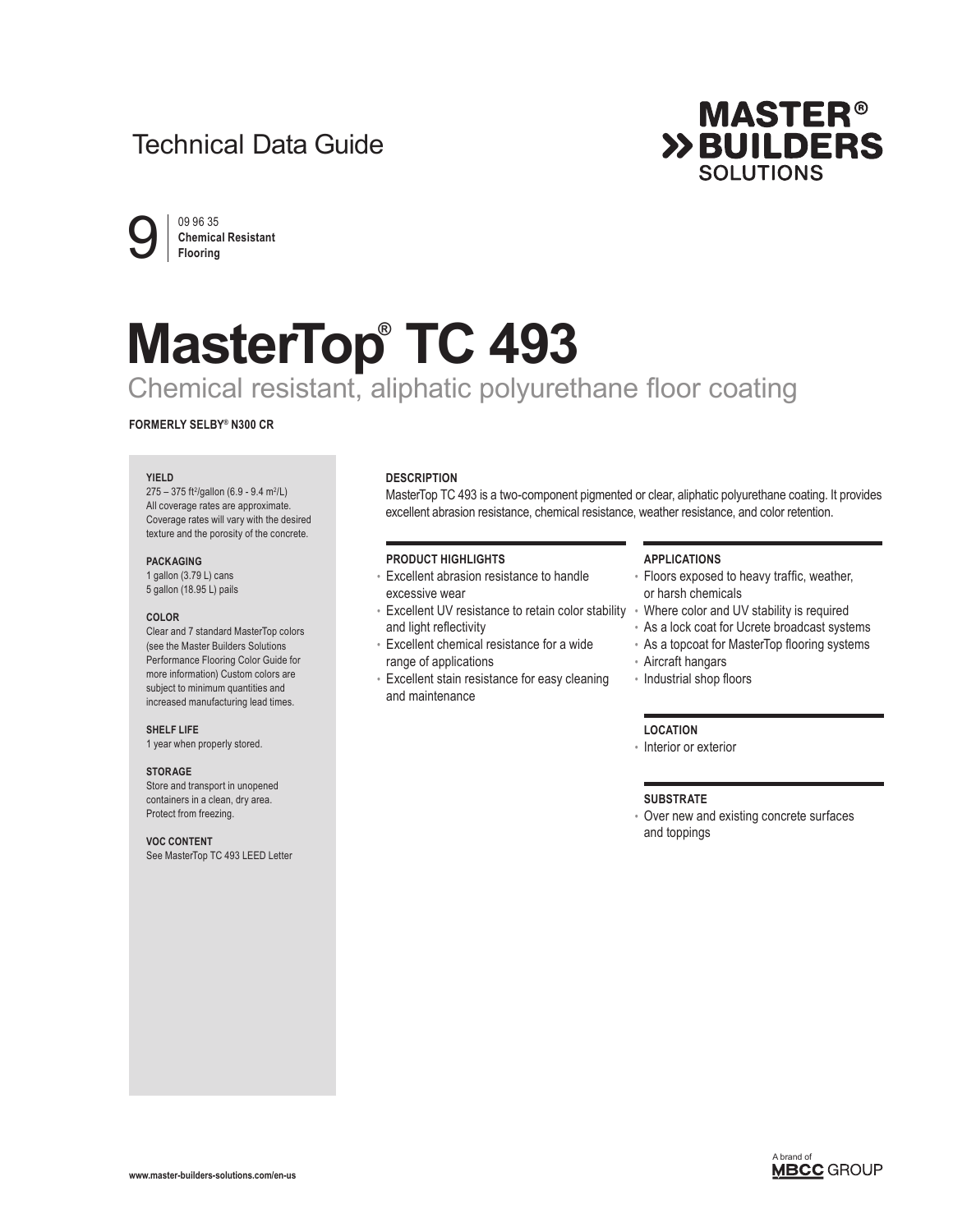**TECHNICAL DATA COMPOSITION** 

MasterTop TC 493 is a two-component aliphatic polyurethane.

# **TEST DATA**

| <b>PROPERTY</b>                                                    | <b>RESULTS</b>    | <b>TEST METHODS</b> |
|--------------------------------------------------------------------|-------------------|---------------------|
| Adhesion, pli                                                      | > 30              | ASTM D 903          |
| <b>Hardness</b>                                                    | H pencil hardness | ASTM D 3363         |
| Salt spray, after 1,000 hours                                      | No effect         | ASTM B 117          |
| Accelerated weathering,<br>after 2,000 hours                       | No effect         | ASTM D 822          |
| Moisture-vapor transmission, perms                                 | 0.01              | ASTME 96            |
| $VOC$ , lbs/gal $(g/L)$                                            | 3.1(374)          | EPA method          |
| <b>Coefficient of friction</b>                                     |                   | <b>ASTM D 2047</b>  |
| Dry                                                                | 0.74              |                     |
| Wet                                                                | 0.73              |                     |
| Taber abrasion, g loss; CS-17 Wheel,<br>1,000 cycles, 1,000 g load | 0.038             | <b>ASTM D 4060</b>  |

Unless otherwise noted, test samples were cured 7 days at 73° F (23° C).

# **CHEMICAL RESISTANCE**

Full chemical resistance is achieved after curing for 7 days. For resistance to a specific chemical compound, consult the MasterTop Chemical Resistance Guide.

# **HOW TO APPLY**

**1.** This coating must be installed over a Master-Top floor coating or system within the prescribed recoat window to promote maximum intercoat adhesion. If the recoat window is exceeded, the surface must be mechanically abraded and properly cleaned to create a mechanical bond between the surface and the first MasterTop TC 493 application.

#### **MIXING**

- **1.** Mix the components for this product in a 3:1 ratio (A:B) by volume.
- **2.** Properly mix each component separately before mixing together to ensure uniform consistency.
- **3.** Combine Parts A and B in a suitably sized container. Use the proper ratios of A and B; scrape the sides of the containers to ensure a complete reaction.

**4.** Mix properly for 3 minutes with a slow speed drill and Jiffy style mixing paddle at 350 rpms. Keep the paddle below the surface to avoid entrapping air. Do not mix by hand.

#### **APPLICATION**

1. Apply the material at  $275 - 375$  ft<sup>2</sup>/gallon  $(4 - 6.5 \text{ m}^2/\text{L})$ . Allow to cure.

# **DRYING TIME**

Approximately 24 hours Recoat window: 12 – 24 hours Drying times assume 70° F (21° C) and 50% relative humidity.

# **MAINTENANCE**

Regular cleaning and maintenance will prolong the life of all polymer flooring systems, enhance their appearance, and reduce any tendency to retain dirt. Refer to the Master-Top Cleaning and Maintenance guide for additional information.

#### **FOR BEST PERFORMANCE**

- Tailor application techniques and coverage rates to jobsite conditions.
- Rapid thermal cycling can lead to premature failure of this product.
- Do not exceed a recoat window of 24 hours. If in doubt, call your Master Builders Solutions representative or flooring specialist.
- Precondition this product to 70° F (21°C) for 24 hours before using.
- In-service temperature range is 0 to 170° F  $(-18 - 76^{\circ} \text{ C}).$
- Use an effective moisture barrier for substrates on or below grade; if not present, contact your flooring specialist for options.
- Install this product at a substrate temperature of 50 to 85° F (10 to 30° C).
- The architect and owner should address joint details with the contractor before the iob starts.
- Do not expose MasterTop TC 493 to any chemicals until fully cured (7 days).